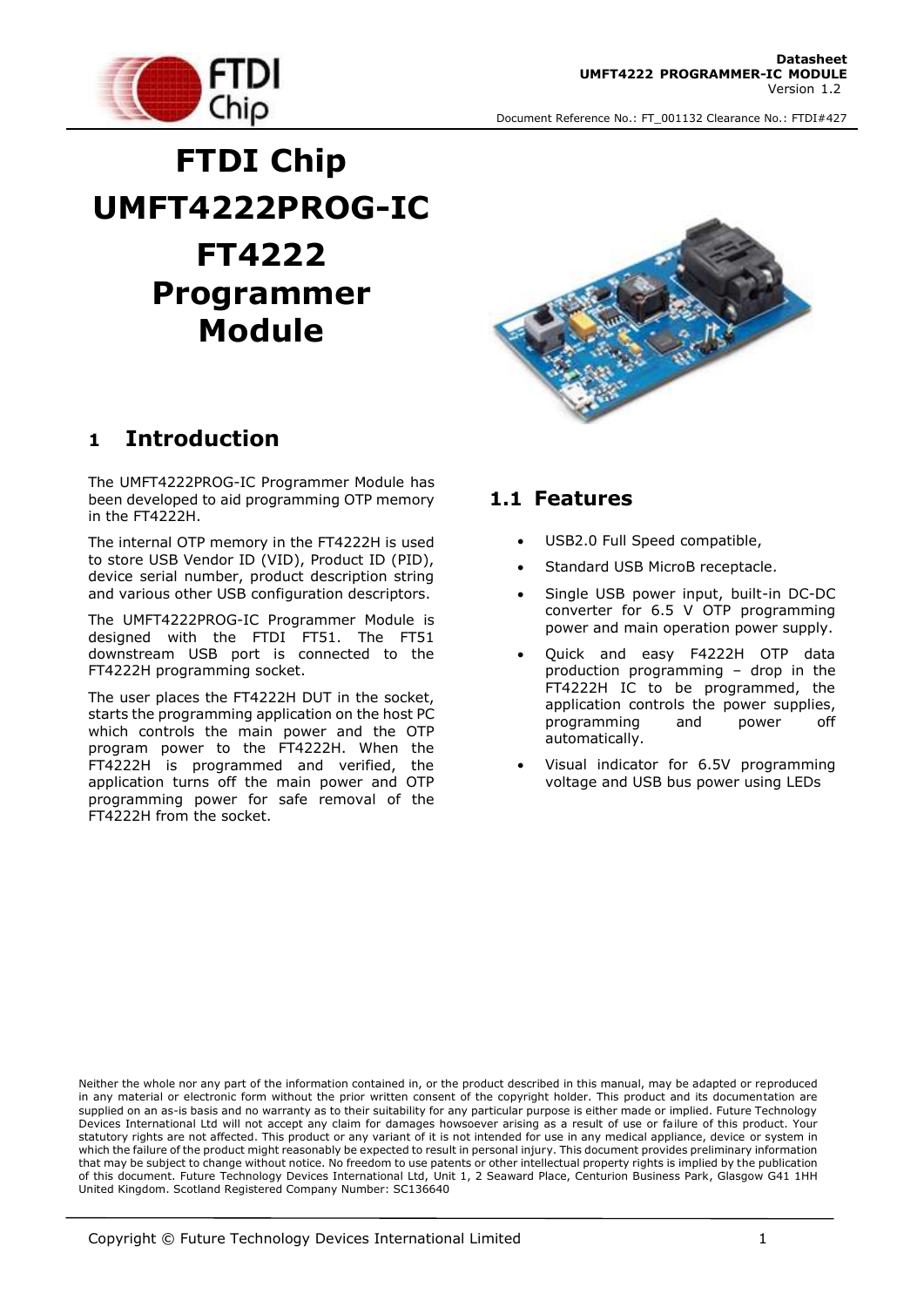

## **2 Module Information**

#### **2.1 Driver Support**

- Microsoft Windows 10 and 10 64-bit
- Microsoft Windows 8.1 and 8.1 64-bit
- Microsoft Windows 8 and 8 64-bit
- Microsoft Windows 7 and Windows 7 64-bit

The drivers listed above are all available to download for free from: <http://www.ftdichip.com/Drivers/D2XX.htm>

#### **2.2 Ordering Information**

The following **Error! Not a valid bookmark self-reference.** gives details of the available UMFT4222PROG-IC products

<span id="page-1-0"></span>

| <b>Part Number</b> | <b>Description</b>                                              |
|--------------------|-----------------------------------------------------------------|
|                    | UMFT4222PROG-IC-B   FT4222H OTP memory programming module rev B |

**Table 2-1 UMFT4222 Product Descriptions and Part Numbers**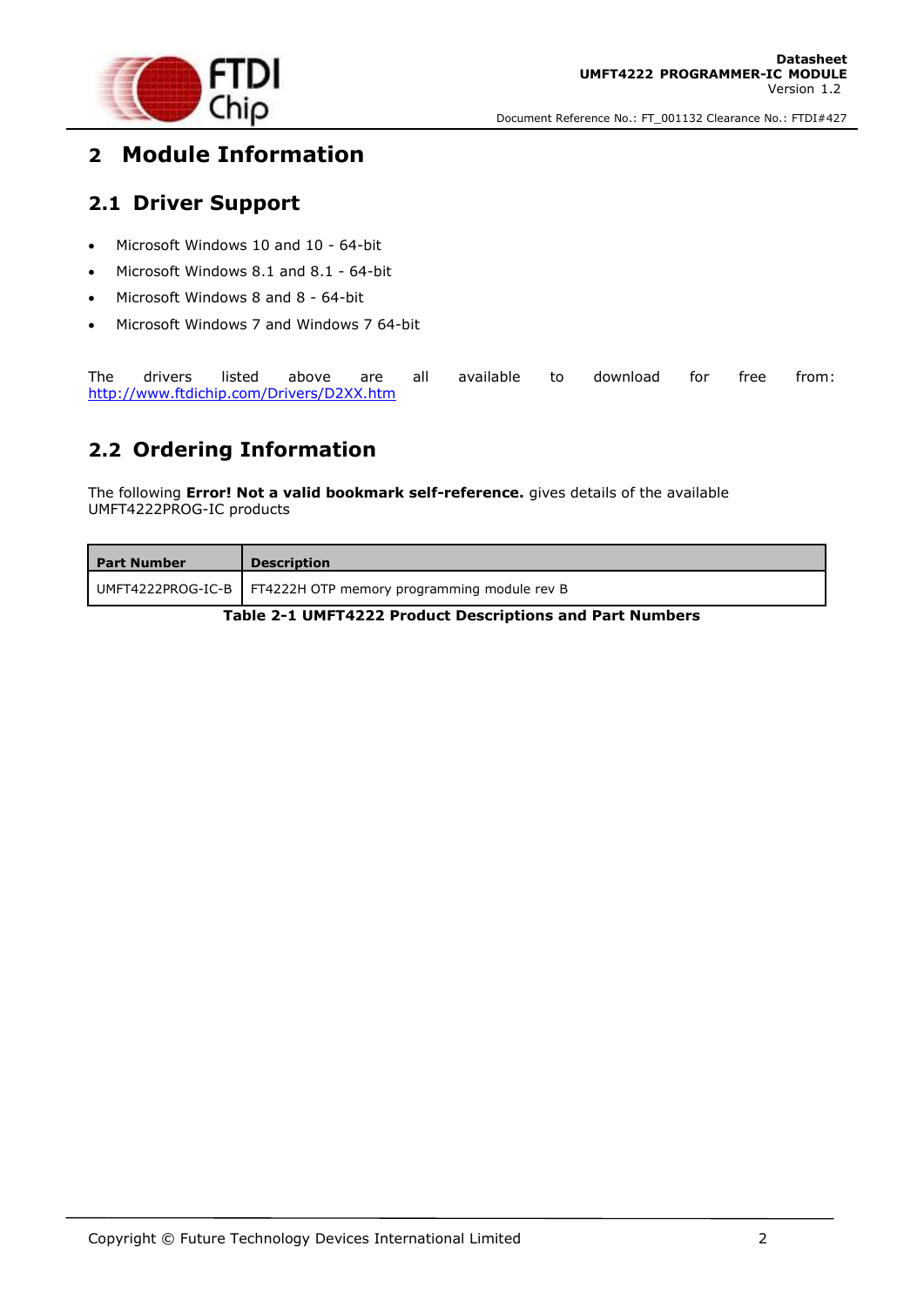

## **Table of Contents**

| 1            |                                                         |
|--------------|---------------------------------------------------------|
|              |                                                         |
| $\mathbf{2}$ |                                                         |
|              |                                                         |
|              |                                                         |
| 3            |                                                         |
|              |                                                         |
|              |                                                         |
| 4            | <b>UMFT4222PROG-IC module connection and Mechanical</b> |
| 5            |                                                         |
| 6            |                                                         |
|              |                                                         |
|              |                                                         |
|              |                                                         |
|              | Appendix B -List of Figures and Tables 12               |
|              |                                                         |
|              |                                                         |
|              |                                                         |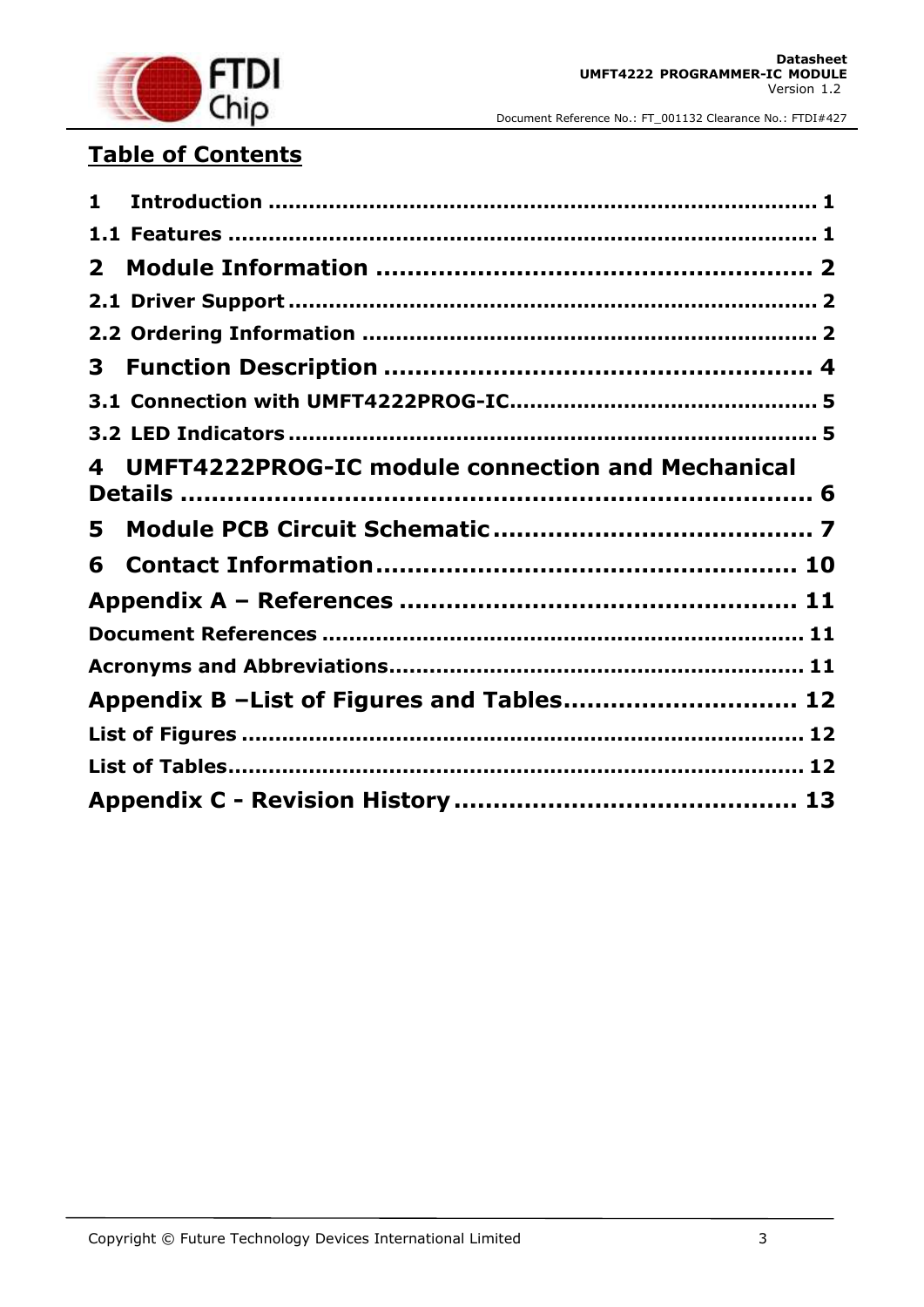

## **3 Function Description**

The UMFT4222 Programmer IC Module (UMFT4222PROG-IC) is designed for production programming the FT4222H OTP memory. This module is designed with the FTDI FT51 chip. The FT51 built-in hub downstream port connects the FT4222H DUT to the host PC, while the FT51 built-in USB function manages the functional and OTP programming power (VPP) supplies to the FT4222H socket.

The operation to program the FT4222H with UMFT4222PROG-IC is as follows:

- Connect the module to the host PC the UMFT4222H-IC is in standby mode and the power switch is turned off.
- Place a FT4222H DUT in the socket
- Close the socket cover.
- Run the free FTDI programming utility, FT\_PROG, to update the FT4222H OTP data.

When FT\_PROG finished the FT4222H OTP programming, the switch power should be turned off and restart a new IC programming.

> FTDI - FT Prog **SCALINERS** EEPROM Resh ROM Ele Devices Help  $1011117771$ ü Device Tree Value Property **Property** Device Output Ready

For more details about FT\_PROG, please refer to the utilities section of the [FTDI website.](http://www.ftdichip.com/Support/Utilities.htm)

<span id="page-3-0"></span>**Figure 3-1 UMFT4222PROG-IC connection example**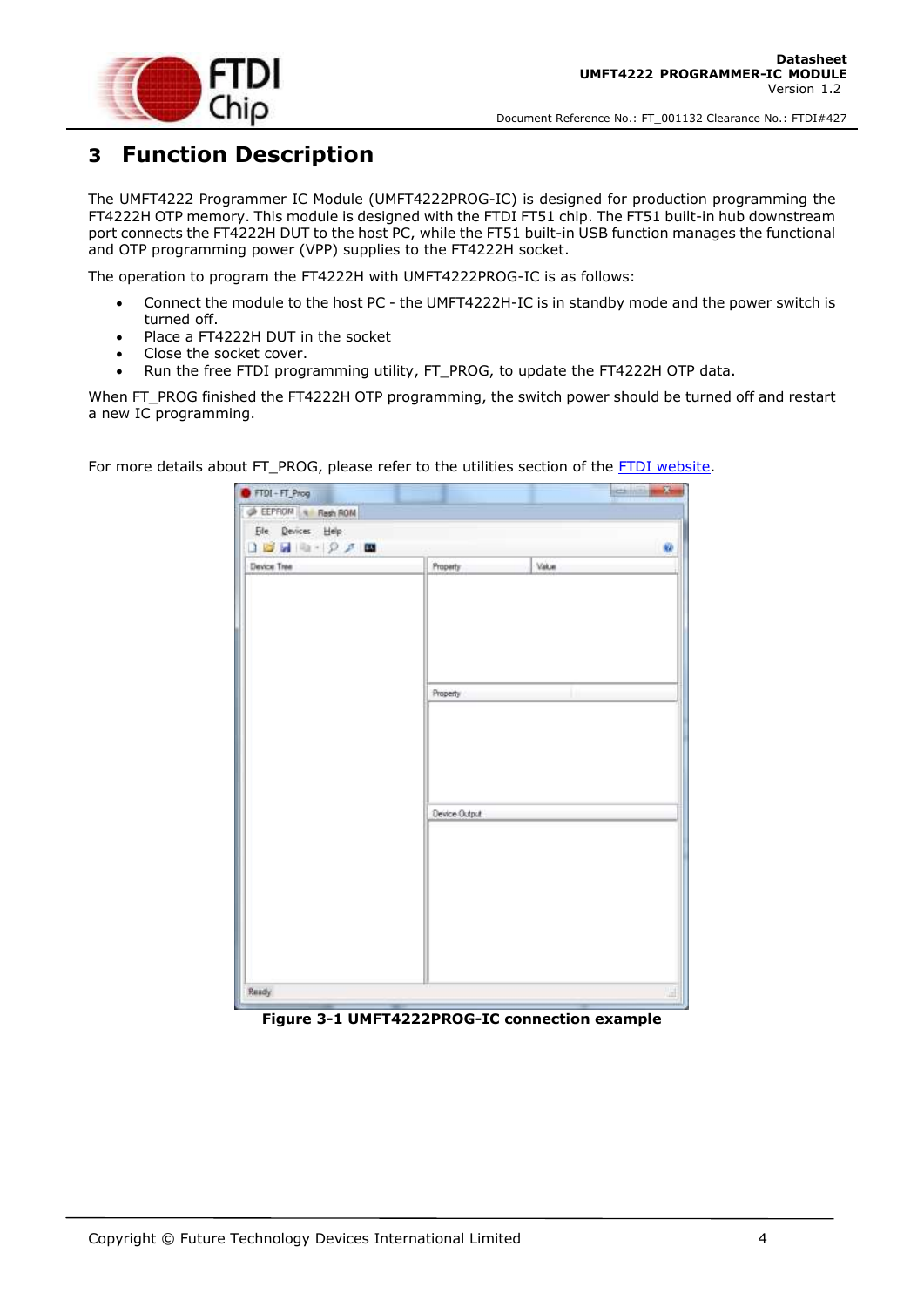

#### **3.1 Connection with UMFT4222PROG-IC**



The FT4222H supports +5V to +3.3V output from an integrated LDO regulator.

**Figure 3-2 Example Function block of FT4222H integrated LDO regulator**

#### <span id="page-4-0"></span>**3.2 LED Indicators**

The UMFT4222PROG-IC programmer has 1 LED. Table 3.1 describes the function of the LEDs.

<span id="page-4-1"></span>

| <b>LED NAME</b> | <b>Color</b> | <b>LED OFF</b> | <b>LED ON</b>                             |
|-----------------|--------------|----------------|-------------------------------------------|
| D <sub>2</sub>  | Red          | No indication  | Burn in user data to<br>FT4222 OTP block. |

**Table 3-1 UMFT4222PROG-IC LED Indication**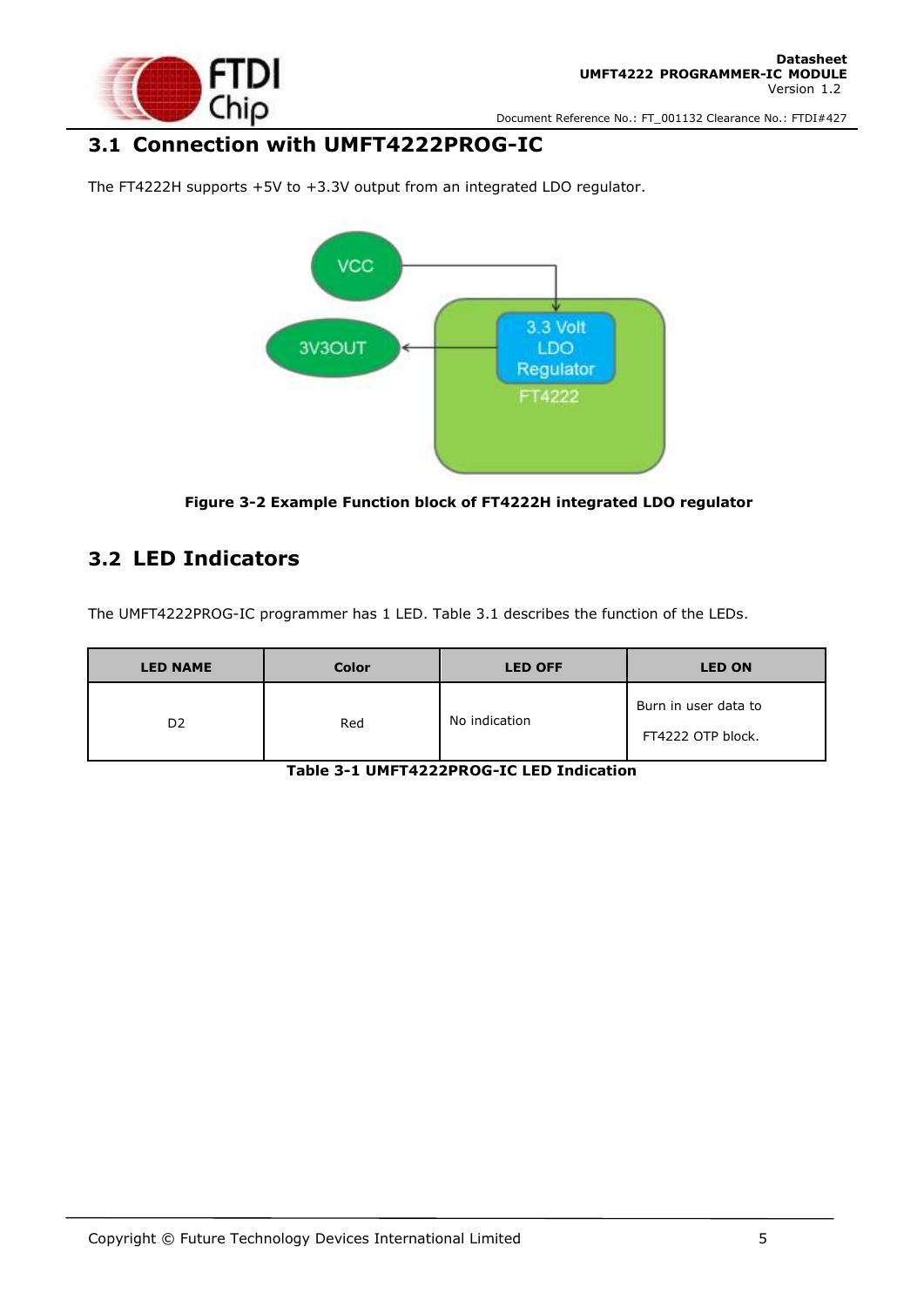

#### **4 UMFT4222PROG-IC module connection and Mechanical Details**

#### The following

Figure 4-1 [UMFT4222PROG-IC](#page-5-0) module **layout** shows the UMFT4222PROG-IC module layout. The module dimensions are 76.42mm x 44.48mm.



#### 76.42mm

**Figure 4-1 UMFT4222PROG-IC module layout**

<span id="page-5-2"></span><span id="page-5-0"></span>The following Table 4-1 [UMFT4222PROG](#page-5-1) shows the module signals for these signals on the UMFT4222PROG-IC module.

| Pin No.         | <b>Name</b> | <b>Type</b> | <b>Description</b>    |
|-----------------|-------------|-------------|-----------------------|
| SW <sub>1</sub> | VBUS        | <b>PWR</b>  | Control U3 Main Power |
| TP <sub>5</sub> | DP VBUS     | <b>PWR</b>  | Support U3 Main Power |
| <b>TP1,TP7</b>  | GND         | <b>PWR</b>  | Ground                |
| TP4             | VPP         | <b>PWR</b>  | 6.5V Voltage supply   |

<span id="page-5-1"></span>**Table 4-1 UMFT4222PROG module Connections (numbers refer to pad numbers on the PCB)**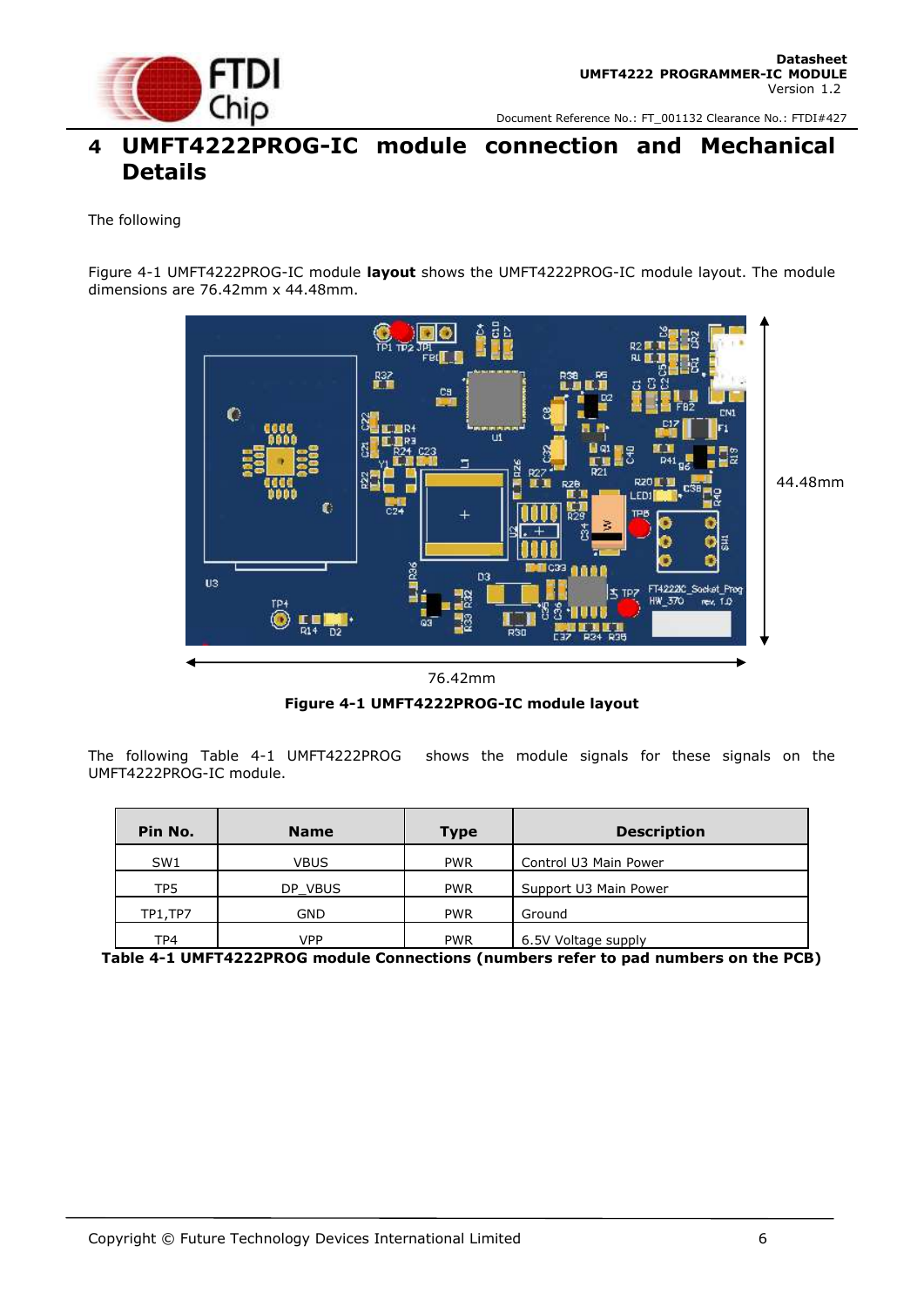

## **5 Module PCB Circuit Schematic**

The circuit schematics for the small electronic board, utilising the FTDI FT51, are shown in **Error! Reference source not found.**.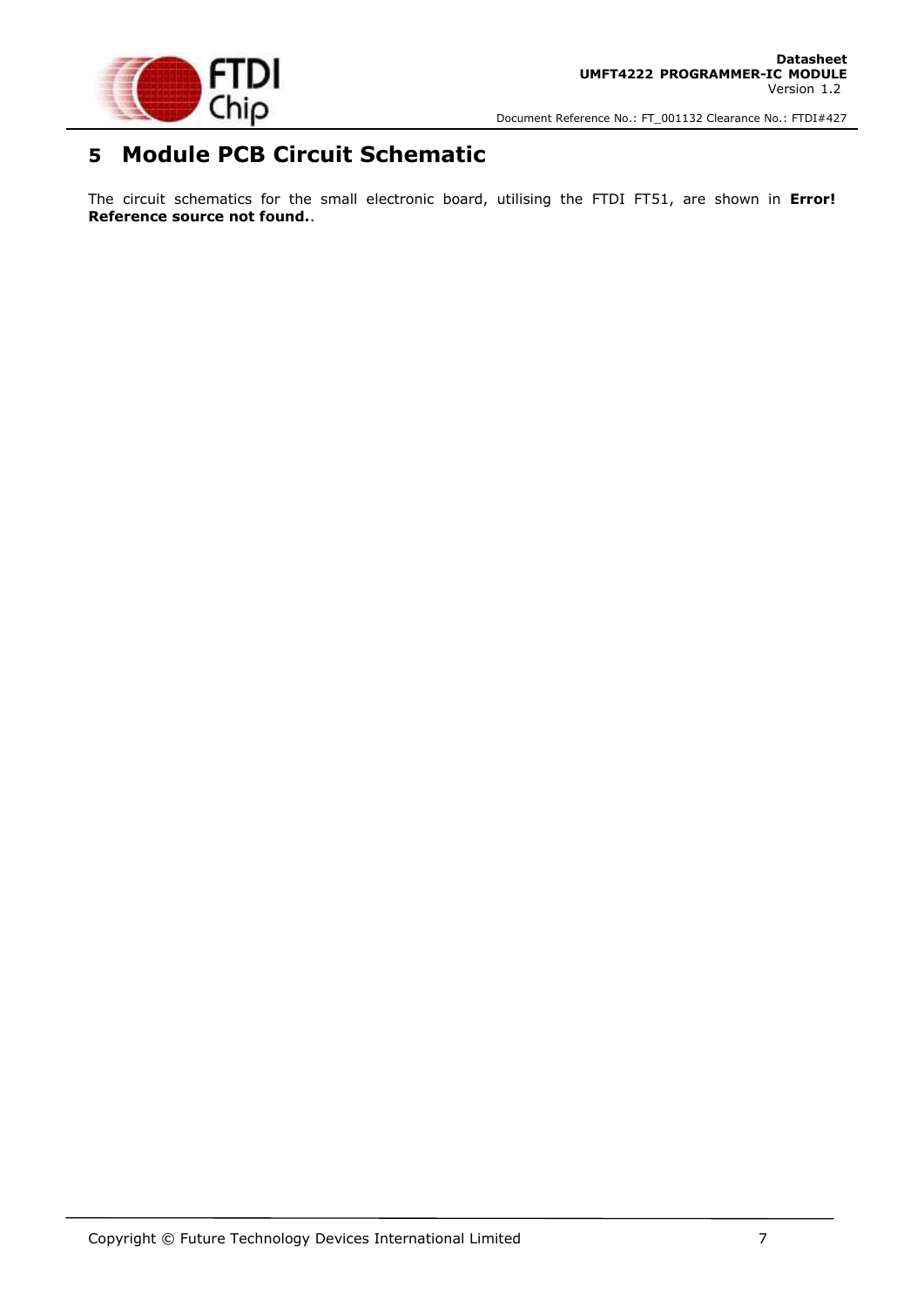





<span id="page-7-0"></span>**Figure 5-1 Circuit Schematic of UMFT4222PROG-IC**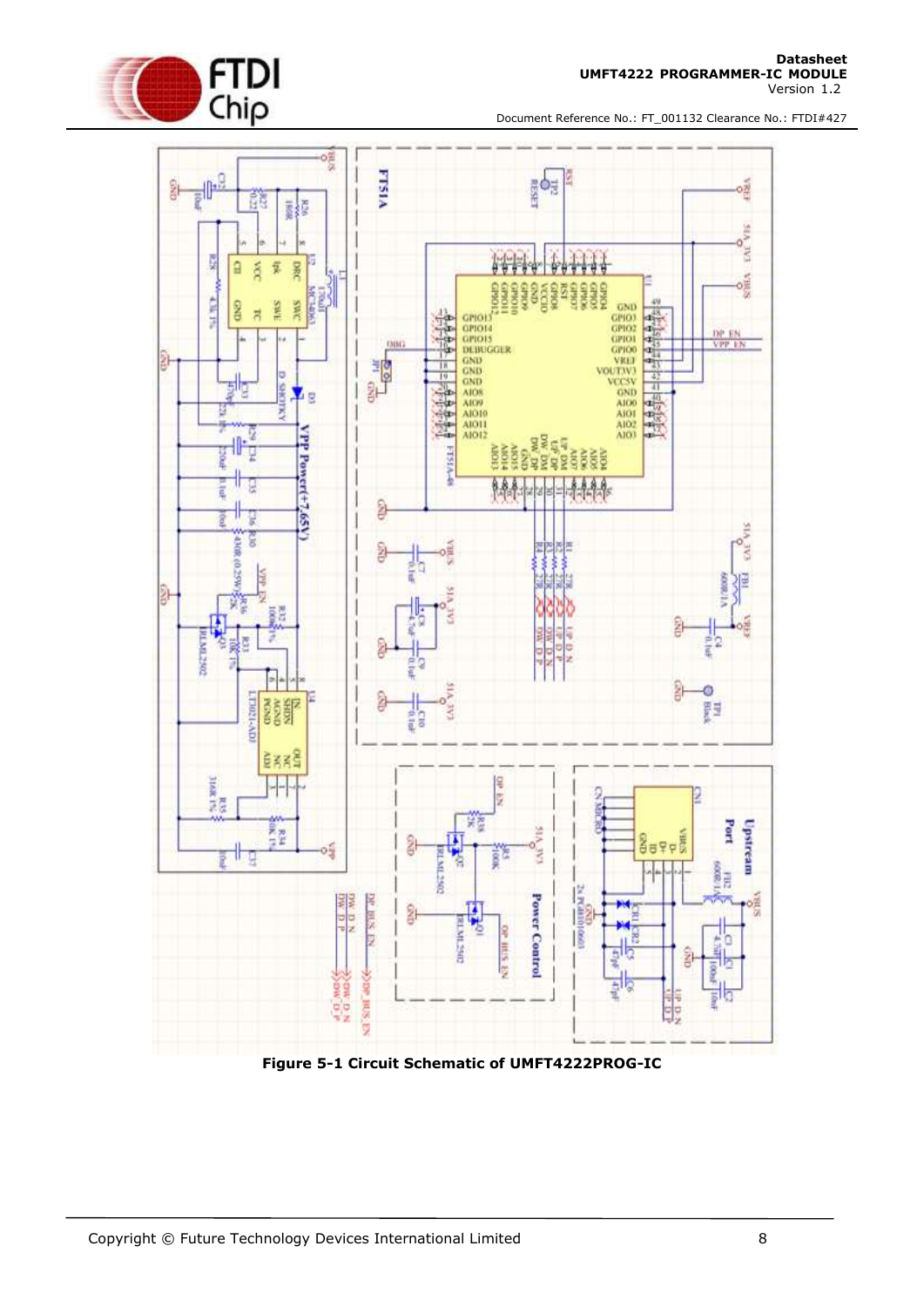

Version 1.2



Document Reference No.: FT\_001132 Clearance No.: FTDI#427



<span id="page-8-0"></span>**Figure 5-2 Circuit Schematic of UMFT4222PROG-IC**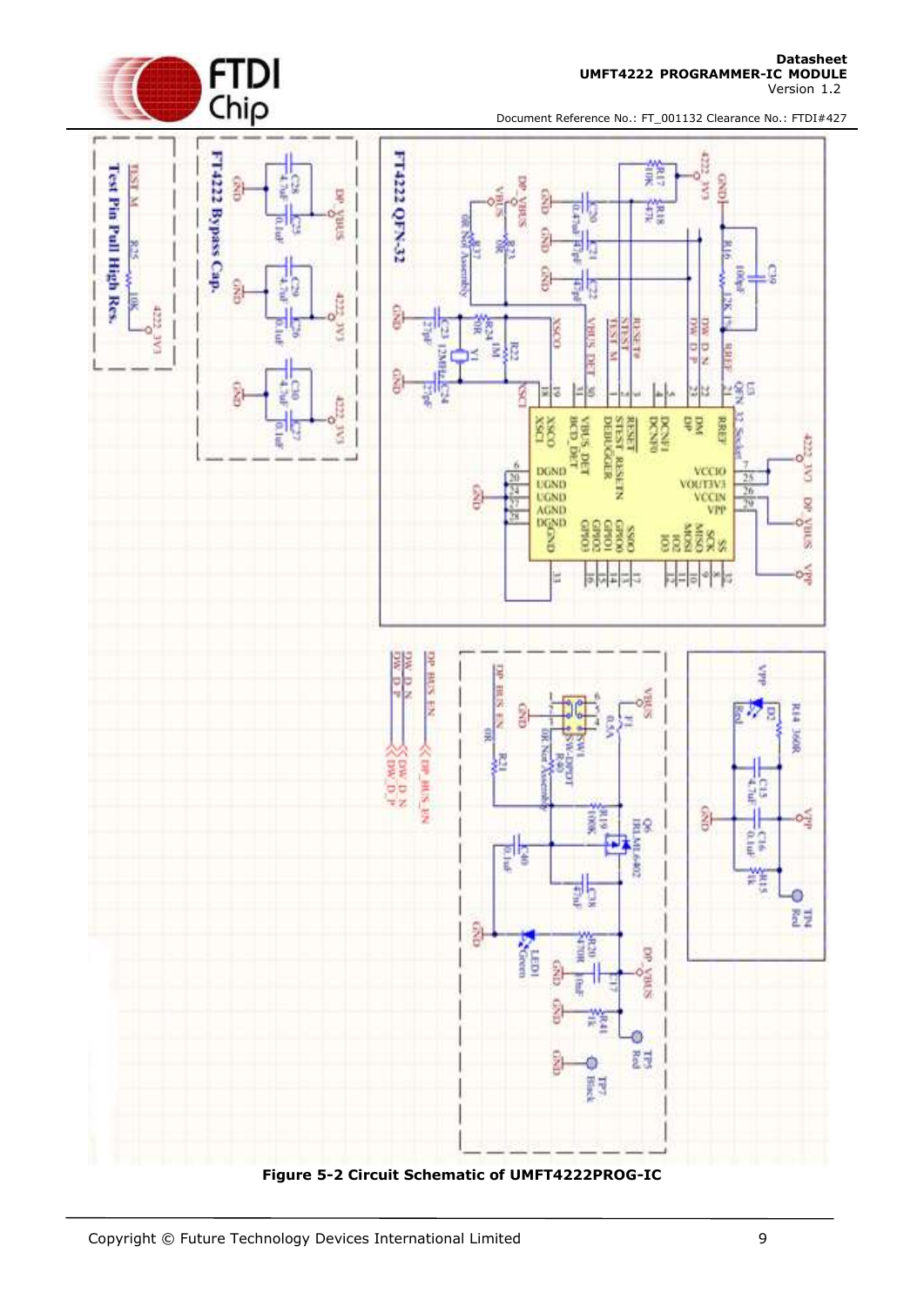

## **6 Contact Information**

Future Technology Devices International Limited Unit 1, 2 Seaward Place, Centurion Business Park Glasgow G41 1HH United Kingdom Tel: +44 (0) 141 429 2777 Fax: +44 (0) 141 429 2758

E-mail (Sales) [sales1@ftdichip.com](mailto:sales1@ftdichip.com) E-mail (Sales) [us.sales@ftdichip.com](mailto:us.sales@ftdichip.com) E-mail (Support) [support1@ftdichip.com](mailto:support1@ftdichip.com) E-mail (Support) [us.support@ftdichip.com](mailto:us.support@ftdichip.com) E-mail (General Enquiries) [admin1@ftdichip.com](mailto:admin1@ftdichip.com) E-mail (General Enquiries) [us.admin@ftdichip.com](mailto:us.admin@ftdichip.com)

#### **Head Office – Glasgow, UK Branch Office – Tigard, Oregon, USA**

Future Technology Devices International Limited (USA) 7130 SW Fir Loop Tigard, OR 97223-8160 USA Tel: +1 (503) 547 0988 Fax: +1 (503) 547 0987

#### **Branch Office – Taipei, Taiwan Branch Office – Shanghai, China**

Future Technology Devices International Limited (Taiwan) 2F, No. 516, Sec. 1, NeiHu Road Taipei 114 Taiwan , R.O.C. Tel: +886 (0) 2 8797 1330 Fax: +886 (0) 2 8791 3576

E-mail (Sales) [tw.sales1@ftdichip.com](mailto:tw.sales1@ftdichip.com) E-mail (Sales) [cn.sales@ftdichip.com](mailto:cn.sales@ftdichip.com) E-mail (Support) [tw.support1@ftdichip.com](mailto:tw.support1@ftdichip.com) E-mail (Support) [cn.support@ftdichip.com](mailto:cn.support@ftdichip.com)<br>E-mail (General Enguiries) tw.admin1@ftdichip.com E-mail (General Enguiries) cn.admin@ftdichip.com [tw.admin1@ftdichip.com](mailto:tw.admin1@ftdichip.com) E-mail (General Enquiries)

Future Technology Devices International Limited (China) Room 1103, No. 666 West Huaihai Road, Shanghai, 200052 China Tel: +86 21 62351596 Fax: +86 21 62351595

#### **Web Site**

[http://ftdichip.com](http://ftdichip.com/)

#### **Distributor and Sales Representatives**

Please visit the Sales Network page of the [FTDI Web site](http://ftdichip.com/FTSalesNetwork.htm) for the contact details of our distributor(s) and sales representative(s) in your country.

System and equipment manufacturers and designers are responsible to ensure that their systems, and any Future Technology Devices International Ltd (FTDI) devices incorporated in their systems, meet all applicable safety, regulatory and system-level performance requirements. All application-related information in this document (including application descriptions, suggested FTDI devices and other materials) is provided for reference only. While FTDI has taken care to assure it is accurate, this information is subject to customer confirmation, and FTDI disclaims all liability for system designs and for any applications assistance provided by FTDI. Use of FTDI devices in life support and/or safety applications is entirely at the user's risk, and the user agrees to defend, indemnify and hold harmless FTDI from any and all damages, claims, suits or expense resulting from such use. This document is subject to change without notice. No freedom to use patents or other intellectual property rights is implied by the publication of this document. Neither the whole nor any part of the information contained in, or the product described in this document, may be adapted or reproduced in any material or electronic form without the prior written consent of the copyright holder. Future Technology Devices International Ltd, Unit 1, 2 Seaward Place, Centurion Business Park,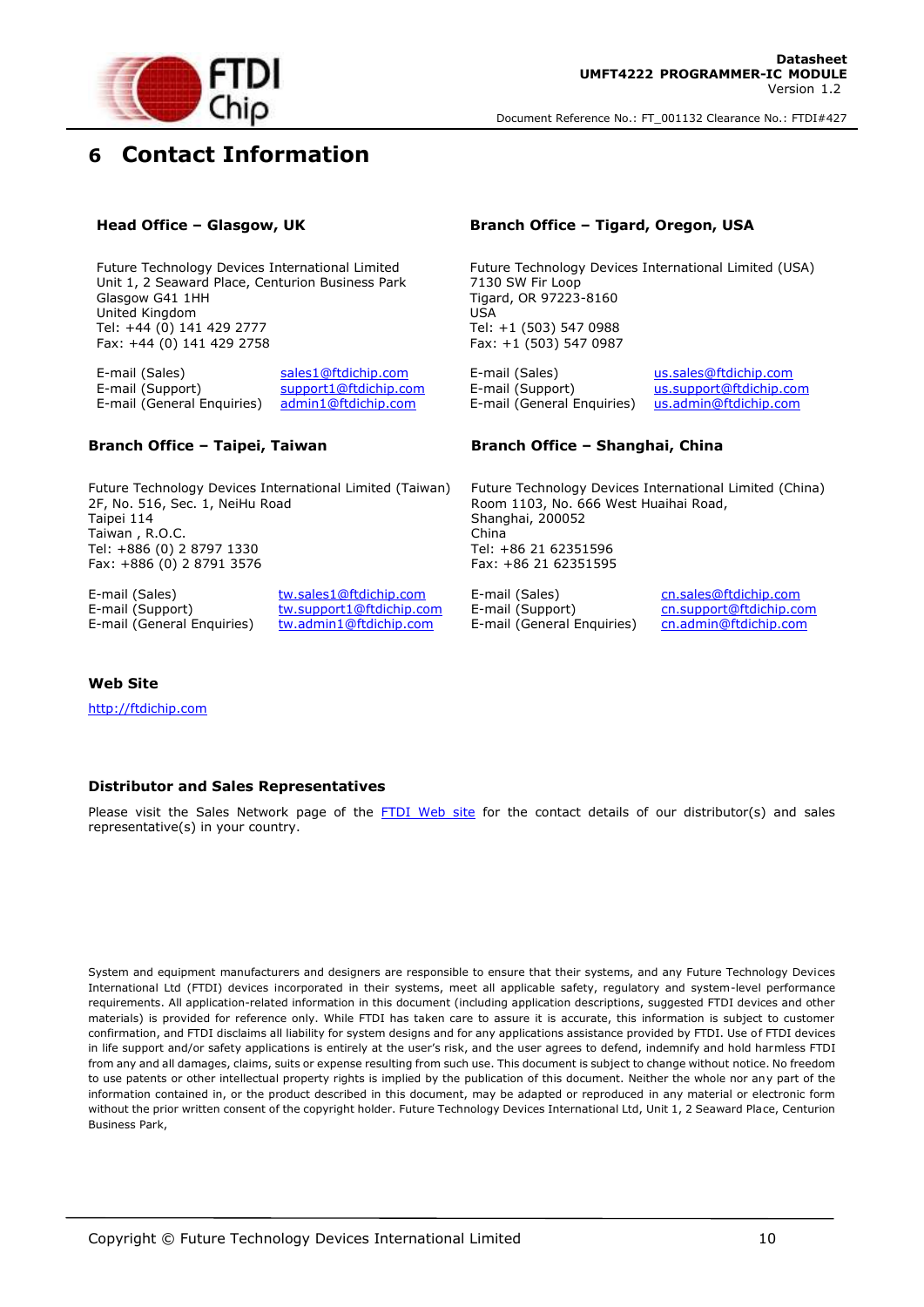

# **Appendix A – References**

#### **Document References**

[FT4222H Datasheet](http://www.ftdichip.com/Support/Documents/DataSheets/ICs/DS_FT4222H.pdf)

## **Acronyms and Abbreviations**

| <b>Terms</b> | <b>Description</b>        |
|--------------|---------------------------|
| <b>DUT</b>   | Device Under Test         |
| IC           | <b>Integrated Circuit</b> |
| LED          | Light Emitting Diode      |
| <b>OTP</b>   | One Time Programmable     |
| <b>USB</b>   | Universal Serial Bus      |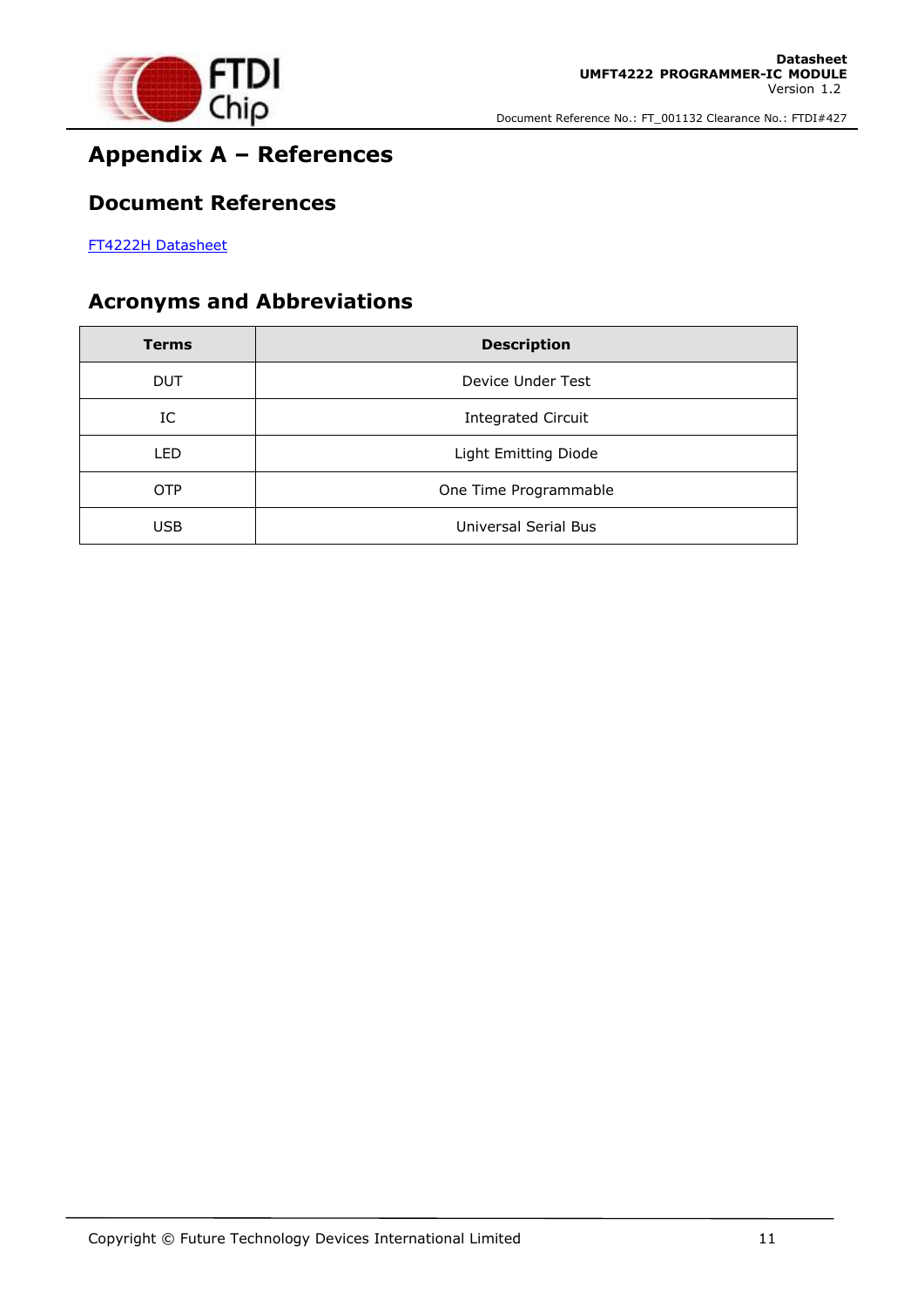

# **Appendix B –List of Figures and Tables**

### **List of Figures**

## **List of Tables**

| Table 4-1 UMFT4222PROG module Connections (numbers refer to pad numbers on the PCB)6 |  |
|--------------------------------------------------------------------------------------|--|